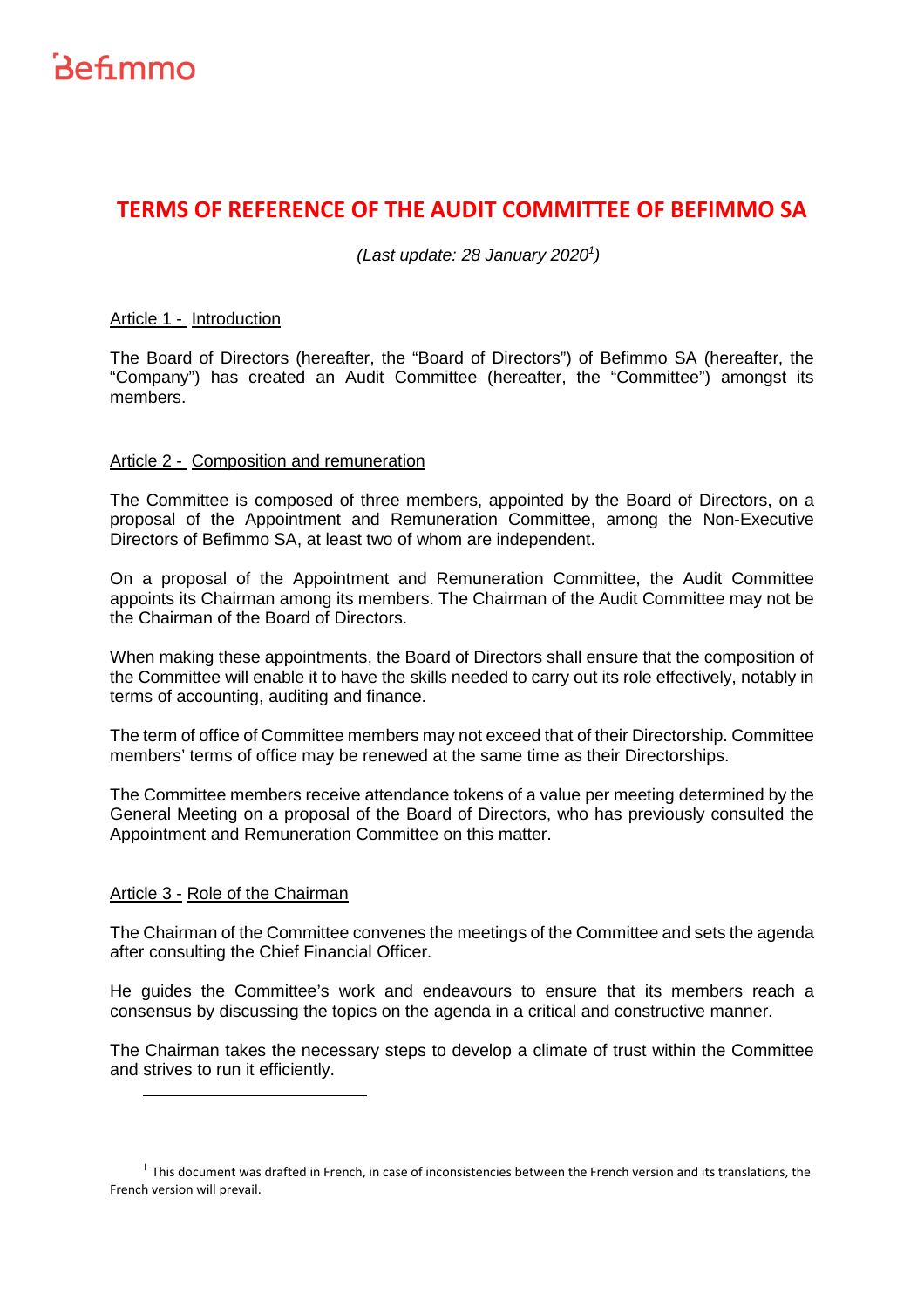# Befimmo

In this context, he ensures in particular that any new member of the Committee integrates well, through personal contacts and by the provision of useful information on the Committee's operation (terms of reference of the Committee, minutes of previous meetings, etc.) to rapidly enable this new member to participate efficiently.

Finally, the Chairman is the main contact with the Board of Directors for any matters falling within the Committee's competence.

## Article 4 - Duties

Without prejudice to other duties that may be required of it by law, the Audit Committee assists the Board of Directors and the Executive Committee of Befimmo SA to ensure the accuracy and truthfulness of the accounts of Befimmo SA as well as the quality of its internal and external controls and information provided to the shareholders of Befimmo SA and the market. The Committee presents opinions and recommendations to the Board of Directors and the Executive Committee on these matters.

Specifically, the Committee is in charge of the following aspects of:

- 1) monitoring the process of preparing financial information and financial reporting:
- ensuring the accounting integrity of financial information published by Befimmo SA; checking the draft statutory annual accounts and quarterly consolidated accounts, quarterly financial data and important financial communications prior to publication;
- checking and validating any changes to the application of accounting principles, reporting and valuation rules;
- enquiring with the Chief Executive Officer or Chief Financial Officer into the methods used to account for significant or unusual transactions where several options are possible, including within the context of IFRS;
- discussing important financial reporting issues with the Chief Executive Officer or Chief Financial Officer and the Auditor(s).
- 2) monitoring the effectiveness of the Company's internal control and risk management systems:
- reviewing the internal control and risk management systems put in place within Befimmo SA and its subsidiaries to ensure that the main risks (including risks linked to compliance with current legislation and regulations) are properly identified, managed and disclosed;
- reviewing the report to be provided by the Executive Committee to the Board of Directors, the FSMA and the Auditor(s) on internal control assessments, and reviewing feedback related to internal control and risk management included in the Annual Report;
- reviewing the description of the main features of the internal control and risk management systems to be included in the management report;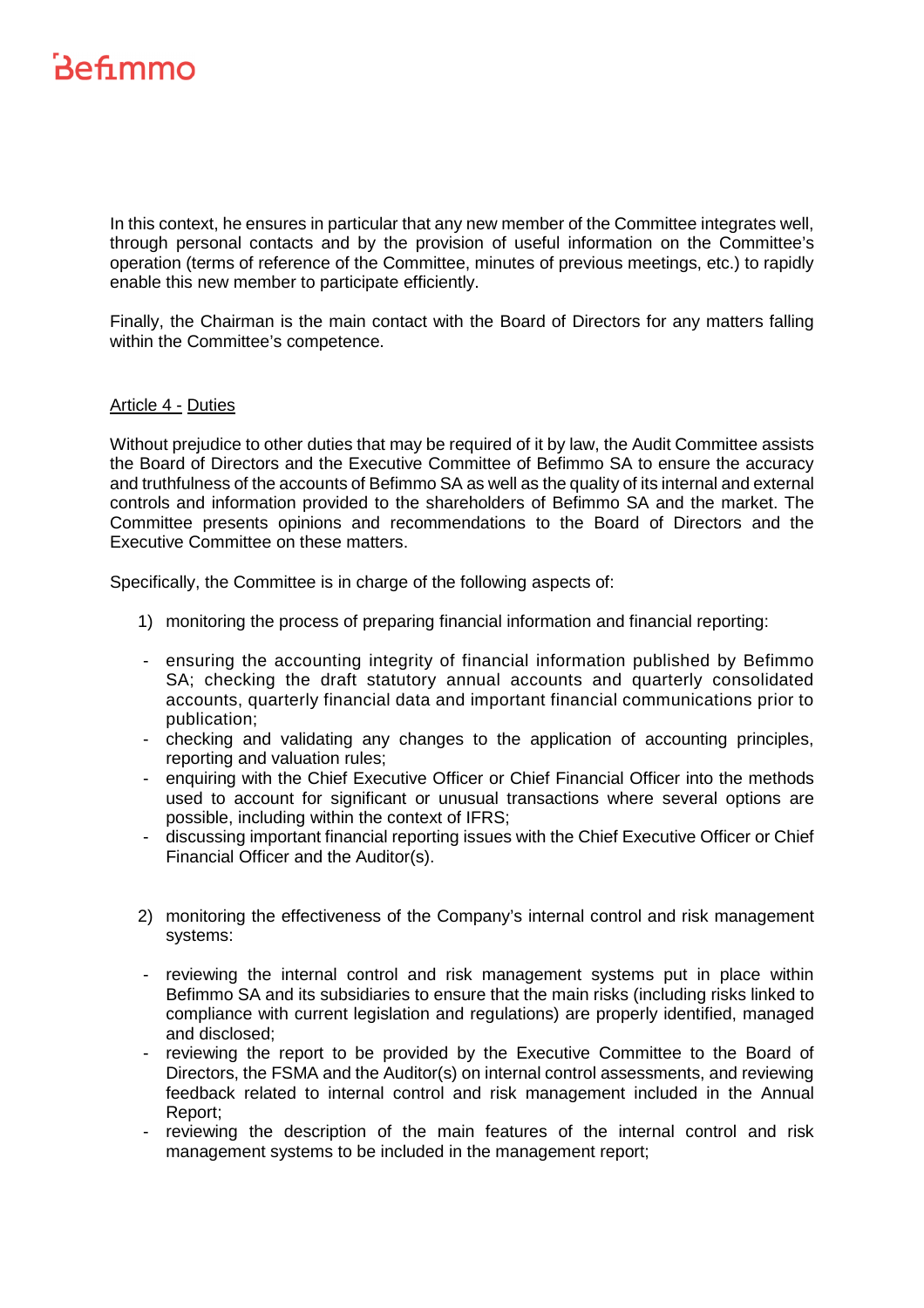# Befimmo

- reviewing the specific arrangements, if any, by which employees or other persons working with the Company may, in confidence, raise any concerns about possible improprieties in financial reporting or other matters;
- approving the terms of reference for the internal audit function and any amendments to them, monitoring the effectiveness of the internal audit function and carrying out its duties under its terms of reference.
- 3) monitoring the annual and half-yearly accounts:
- ensuring follow up of issues raised and recommendations made by the Auditors;
- carrying out a prior review and giving its opinion on the annual and half-yearly draft accounts prior to submission to the Board of Directors;
- meeting Auditor(s) of Befimmo SA, the Chief Financial Officer or the Chief Executive Officer, whenever deemed necessary.

4) monitoring external controls:

- making recommendations to the Board of Directors regarding the appointment, renewal or removal of Auditor(s) of Befimmo SA and the level of remuneration to be paid for their work;
- monitoring the independence of the Auditor(s) of Befimmo SA;
- giving prior approval for any duties entrusted to the Auditor(s) of Befimmo SA that exceed their statutory duties; monitoring the nature and extent of non-audit services provided; and, if applicable, adopting and applying a formal policy specifying the type of non-audit services excluded, authorised after review by the Committee or automatically authorised, in all instances with particular regard to the evolution of the fees for authorized non-audit services and of the audit fees (70/100 ratio, calculated over a period of 3 fiscal years);
- being informed about the work programm of the Auditor(s) of Befimmo SA;
- reviewing the effectiveness of the external audit process.

In order to carry out its duties, the Committee shall discuss important issues with the Chief Executive Officer, the Chief Financial Officer, the Auditor(s) of Befimmo SA and interview anyone within Befimmo SA at its discretion.

The Committee may, at the Company's expense, seek any legal, accounting or other advice and assistance it may deem necessary for the purpose of carrying out its duties, subject to prior notification of the Chairman of the Board of Directors.

# Article 5 - Meetings

The Committee meets at least four times a year and whenever circumstances require, at the request of its Chairman, one of its members, the Chairman of the Board of Directors, the Chief Executive Officer or the Chief Financial Officer. It decides if and when the Chief Executive Officer, the Chief Financial Officer, auditor(s) or other people should attend its meetings.

It meets the Auditor(s) of Befimmo SA at least twice a year to exchange views on any issue relating to its duties and on any issue raised by the auditing process.